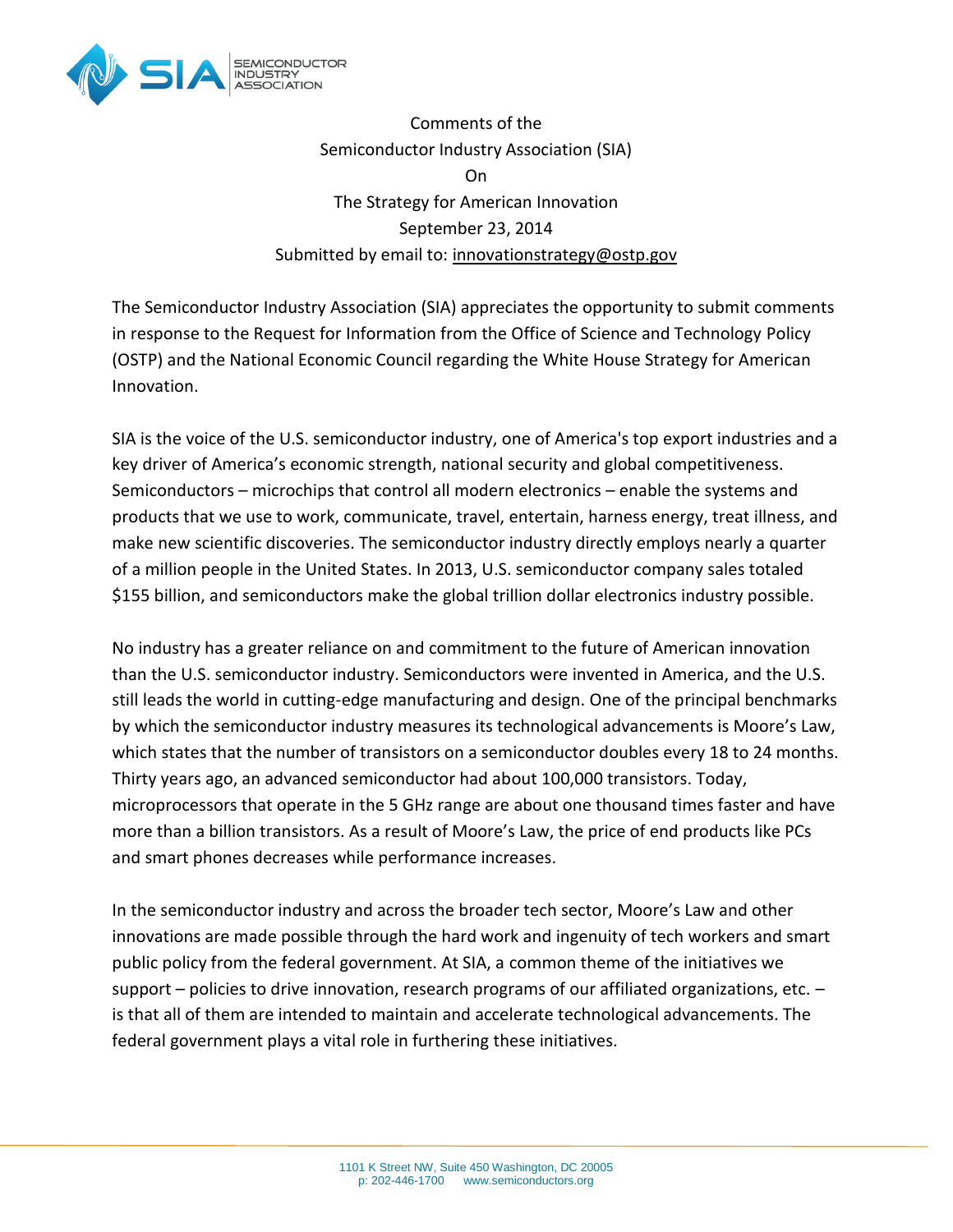

To help remove barriers to innovation and ensure America's continued technology leadership, policymakers should take action on the following five initiatives:

1. **Support federal funding for university research.** If there's one thing history has taught us, it's that nothing can stop the forward march of innovation. But one thing that can slow it down is a failure to invest in research, the lifeblood of innovation. Funding for basic scientific research has enabled some of the most revolutionary inventions of the last 60 years, including the Internet, the Global Positioning System (GPS), the laser, and the large-scale integrated circuit. These technologies haven't just improved our everyday lives; they have helped build a healthier, cleaner, stronger America.

Unfortunately, U.S. investments in R&D as a share of GDP have decreased in recent decades. For example, the percentage of U.S. gross domestic expenditures on R&D funded by the government declined from 47.1% in 1981 to 33.4% in 2011. Furthermore, over the last 10 years, R&D expenditures as a share of economic output have remained nearly constant in the U.S., but have increased by nearly 50% in South Korea and nearly 90% in China. Policymakers should reverse this trend by supporting funding for basic scientific research programs at federal agencies such as the National Science Foundation (NSF), the National Institute of Standards and Technology (NIST), the Defense Advanced Research Projects Agency (DARPA), and the Department of Energy (DOE) Office of Science.

2. **Strengthen America's technology workforce.** For too long, America's outdated and ineffective immigration system has been a barrier to innovation, forcing highly educated immigrants – many of whom have advanced degrees in the STEM fields from America's top universities – to leave the U.S. because they are unable to obtain visas. This system undermines America's economic strength and global competitiveness by preventing U.S. companies from recruiting and retaining the world's best innovators. Indeed, many of these highly skilled workers move abroad and work for competitors of American companies.

Policymakers should reform the high-skilled immigration system to create American jobs and boost U.S. competiveness. With U.S. businesses' increasingly urgent need for access to the world's top talent, and burgeoning competition from competitors abroad, the time for action on immigration is now. In the absence of congressional action on comprehensive immigration reform, the President should take executive action to address some of the problems with our green card system.

3. **Facilitate open markets.** As the semiconductor industry continues to expand to new areas across the globe, it has never been more important to promote free and open international trade. SIA continues to work to achieve broad duty-free coverage of advanced semiconductor technologies in the updated Information Technology Agreement (ITA). In the pending